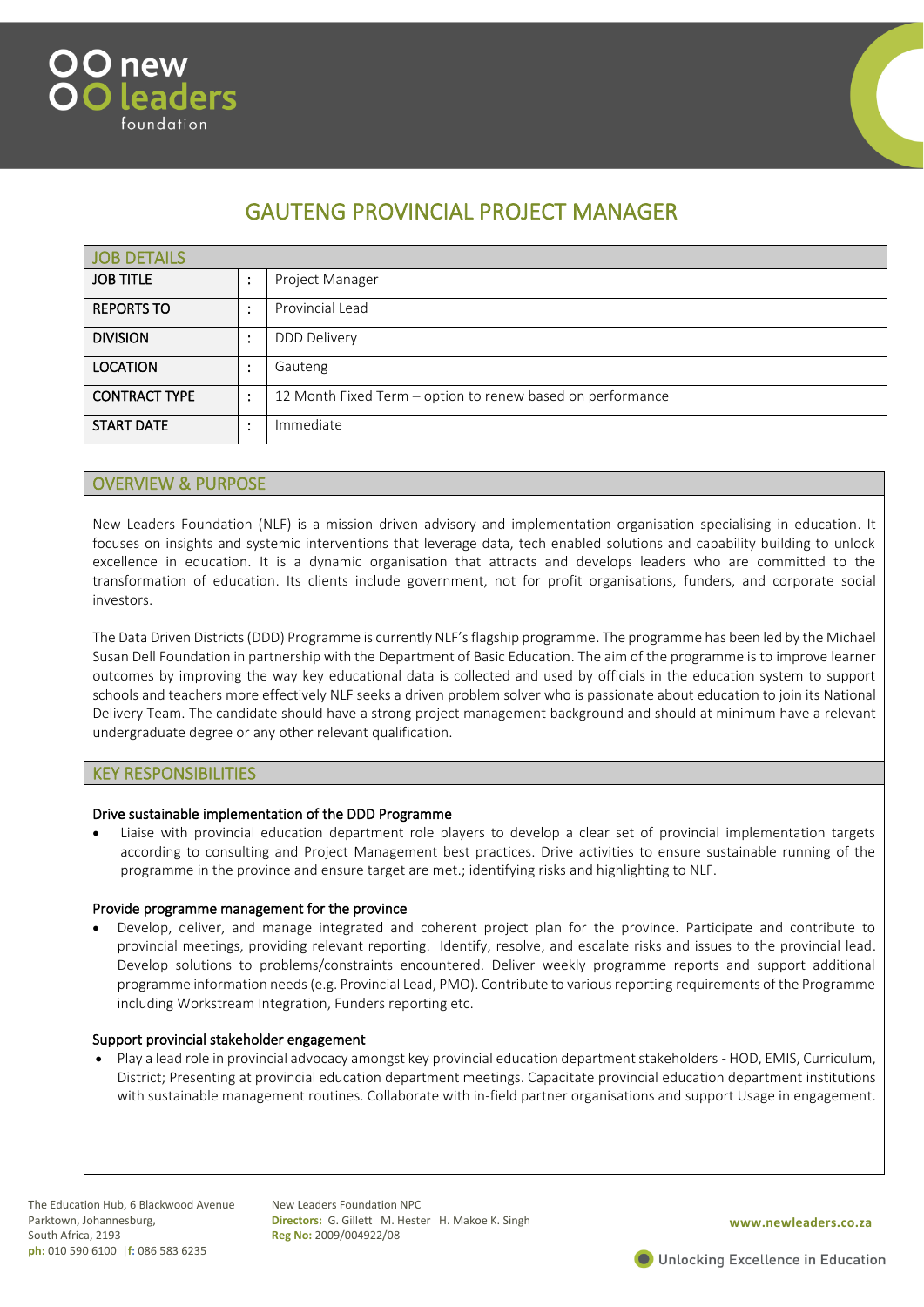

#### Integration

• Effectively integrate with internal workstreams and support areas as well as External stakeholders to optimise DDD delivery, drawing on lessons & failures in the field. Maintain an ongoing presence in the field to identify constraints and opportunities. Provide input and feedback to other stream leads.

#### Innovation

• Continuously support the processes that will enhance the Dashboard functionality, features, specs, and reports to ensure it remains user-friendly and relevant. Through networking and engagement, identify opportunities linked to the NLF Strategy.

# MINIMUM EDUCATION AND EXPERIENCE

- Relevant university degree
- More than 5 years working experience
- Project management and general management skills
- Business process skills at an intermediate level
- Emerging people management skills inspiring people to deliver in ambiguous environments
- Exposure to the public education landscape within the territory/provincial context is an advantage
- Highly passionate about bringing about beneficial change
- Ability to relate easily to the cultural setting
- Strong advocacy skills in an ambiguous (government) environment
- Ability to identify what is required from provincial plans and translate into operational actions on the ground
- Ability to interpret targets, and to plan and execute accordingly
- Able to write reports and articulate outcomes easily
- Proven people and performance management skills
- Demonstrable Excel and PowerPoint Proficiency

# CORE COMPETENCIES & SKILLS

- People Management skills including performance management and coaching
- Negotiation Skills
- Project planning management and control
- Stakeholder Engagement by Professionally facilitating and coordinating the engagement with Internal and External Stakeholders
- Facilitation, training. and Coaching skills to Capacitate provincial education department institutions.
- Problem solving of key issues
- Communication, Report-writing skills as well as Monitoring & Evaluation skills.
- Analytical Skills including the ability to gather and interpret data, evaluate and present insights.

# WORKING CONDITIONS

• This role requires the Provincial Project Manager to be based in the relevant province (e.g. Gauteng, Free State, Limpopo, Eastern Cape, Kwazulu Natal, Mpumalanga and North West) and involves a great deal of travel, time flexibility and ad-hoc priority changes.

New Leaders Foundation NPC **Directors:** G. Gillett M. Hester H. Makoe K. Singh **Reg No:** 2009/004922/08

#### **www.newleaders.co.za**